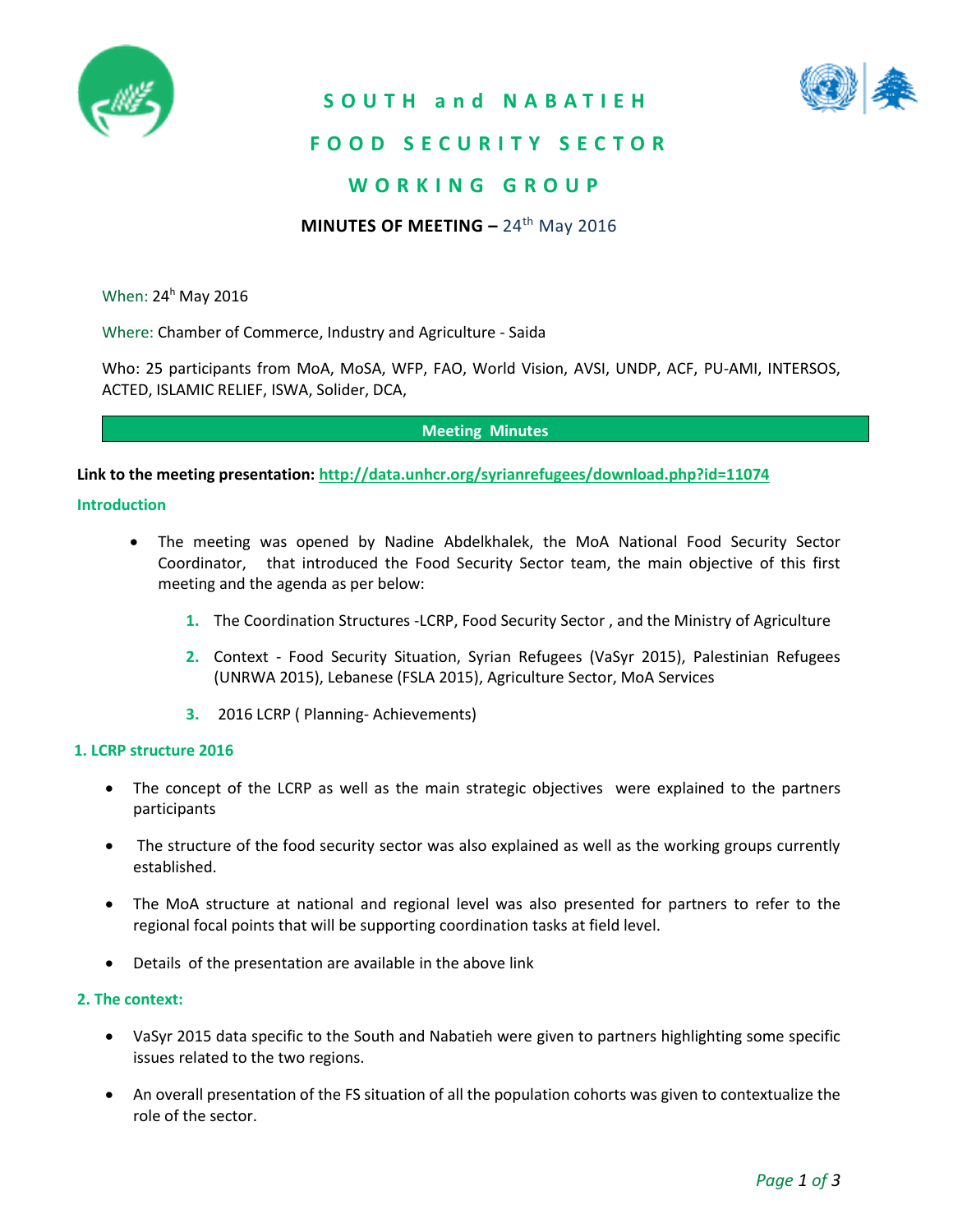

### **S O U T H a n d N A B A T I E H**



# **F O O D S E C U R I T Y S E C T O R**

# **W O R K I N G G R O U P**

#### **MINUTES OF MEETING –** 24th May 2016

- The results of the agriculture census conducted in 2010 were presented. The census covered different topics such as agriculture and livestock production.
- Regional MoA offices presented an overview of the different services available at field level. These services include: monitoring visits and registration of particular categories of farmers, monitoring of the use of pesticides or agricultural practices and processing to ensure that rules and regulations are followed. Regional offices also offer a regular capacity building component for the farmers.
- As a follow up to this meeting the regional offices will support coordination of agricultural activities falling under the Food security sector portfolio at field level.
- During the presentation, some of the challenges that the regional centers are currently facing were identified such as getting accurate information on farmers, as the majority of them are small farmers, that often practice farming activities as a secondary activity of the HH.
- Other challenges presented were related to the different phases of the value chain such pre-harvest practices as some of the crops produced are considered old varieties and therefore it is difficult to find markets for them, the misuse or overuse of pesticides, the harvest practices (tools used), and the postharvest practices (such as refrigerated storage and packaging, and marketing of products).
- Details of the presentation are available in the above link

#### **3. LCRP plans and achievements 2016**

- Planning figures of the LCRP specifically for South and Nabatieh were presented. The Planned activities under the 4 outcomes of the LCRP plan to provide food assistance, promote sustainable agriculture/livestock production, enhance farmers market linkages, reduce food waste and losses, control of trans boundary animal and pest diseases, support to agricultural institutions for agricultural livelihoods, enhance access to agricultural assets, support agriculture employment, support good nutritional practices and promote food safety measure. Sector achievements to date under each of the outcomes were also presented.
- Partners were kindly invited to report all food security activities (if they are still not doing it) in the FS specific part of ActivityInfo in order for the sector to be able to capture all on going or planned activities.
- With the upcoming Ramadan and in order to ensure a better coordination it was mentioned that the Food Security sector is coming up with a reporting system that could allow to track the ad hoc food distributions that may occur. Discussions are ongoing with MoSA and the form will be soon shared with all partners.

#### **4. Next Steps:**

 A discussion was held regarding the next steps of the field level coordination of the Food Security sector. As mentioned in the opening of the meeting, this meeting is the first one held at field level and